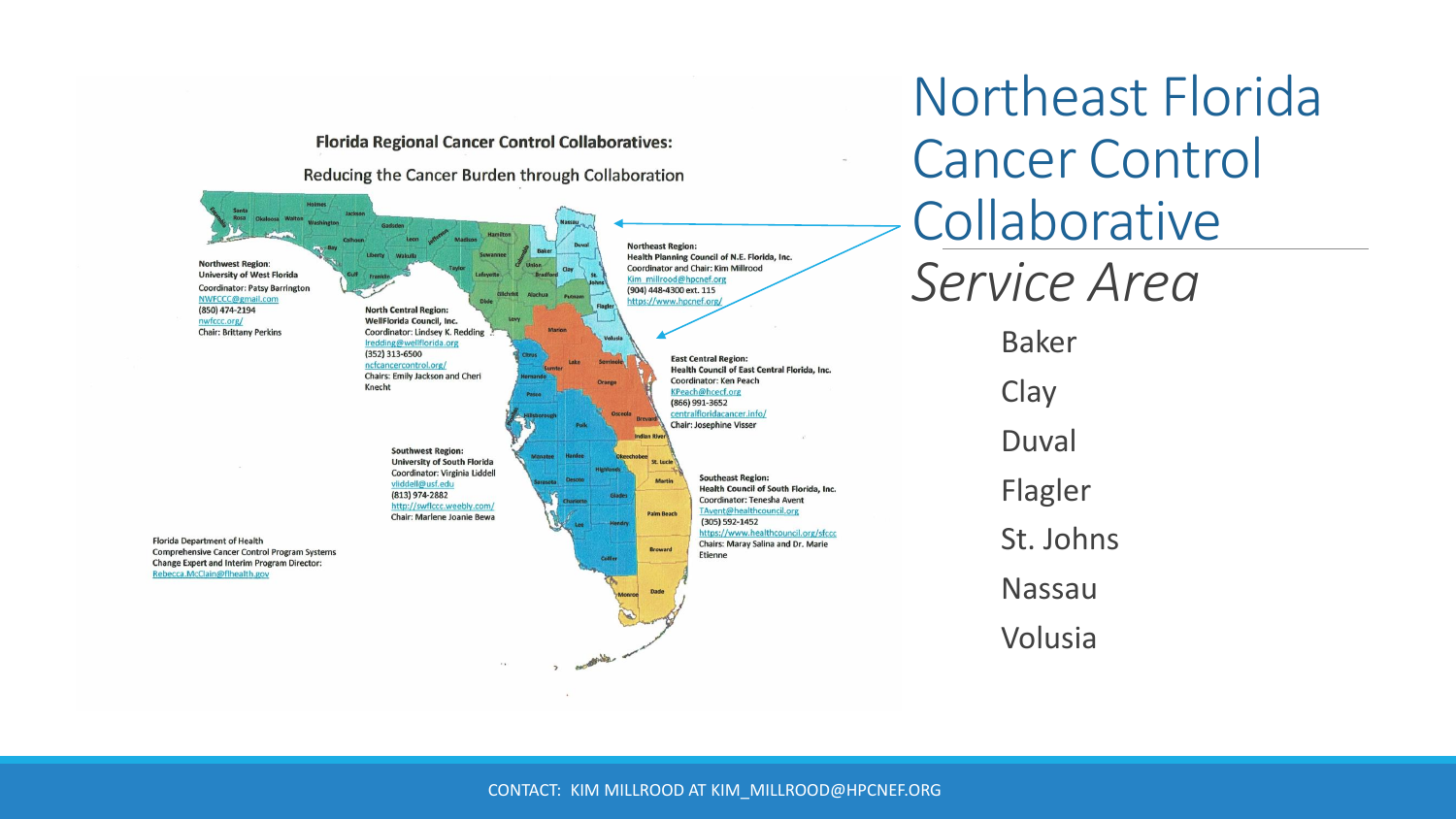### **NORTHEAST FLORIDA CANCER CONTROL COLLABORATIVE (NEFCCC)**

#### **OVERVIEW OF LUNG CANCER SCREENING WORKGROUP**

- NEFCCC focused on many cancer priority areas from Florida Cancer Plan 2020-2025, lung cancer screening/prevention currently a targeted area of focus
- Worked with East Central Florida Cancer Control Collaborative and Cancer Alliance of Marion County to learn more from a successful regional lung cancer screening initiative
- Kick-off meeting held in October of 2020 (all collaborative members were invited)
- Align goals/objectives/strategies with Florida Cancer Plan 2020-2025
- Organizations represented on workgroup: (New members added on ongoing basis)
	- Ackerman Cancer Center; University of North Florida; Moffitt Cancer Center; American Cancer Society; American Lung Association; Northeast Florida AHEC; Florida Comprehensive Cancer Control Program; We Care Jacksonville; HCA Healthcare; Genesis Care; Tobacco Free Florida
- Guest speakers invited to share information on specific topics of interest: (Baptist MD Anderson Cancer Center, Go2 Foundation for Lung Cancer, WeCare Jacksonville, Moffitt Cancer Center)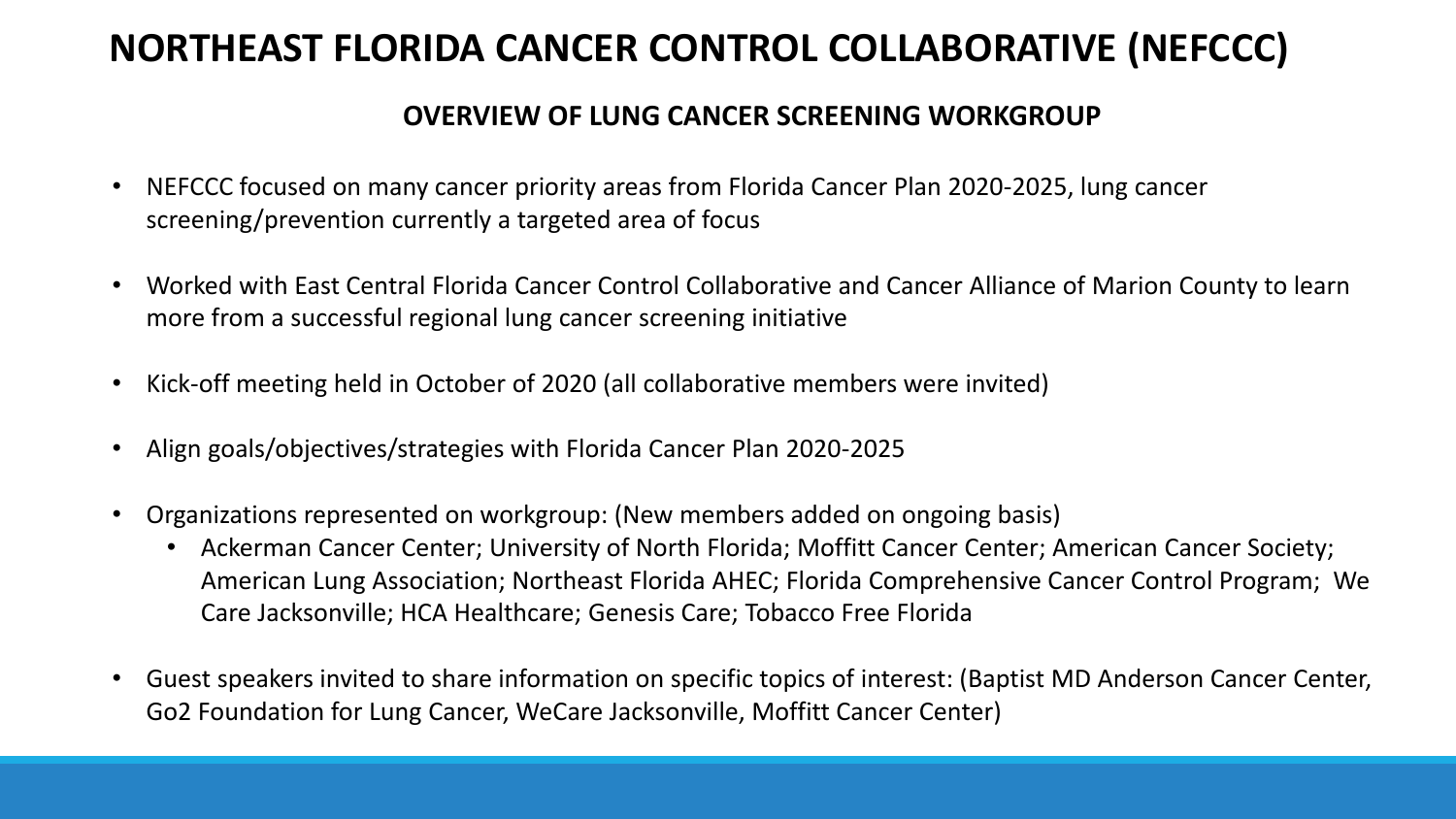## **FLORIDA CANCER PLAN 2020 – 2025 GOALS AND OBJECTIVES**

**Goal 10:** Reduce lung cancer mortality through early detection of lung cancer in Floridians.

**Objective 10.1:** By 2025, within the population of Floridians newly diagnosed with lung cancer, increase the percentage of those with limited stage disease (Stage 1 and 2) from 34.5% (Baseline, 2016 Florida Cancer Data System) to 40% or higher.

**Objective 10.2:** By 2025, identify or develop a surveillance method that measures the percentage Florida adults aged 55 to 80 years old who are at higher risk for lung cancer and who have undergone annual lung cancer screenings.

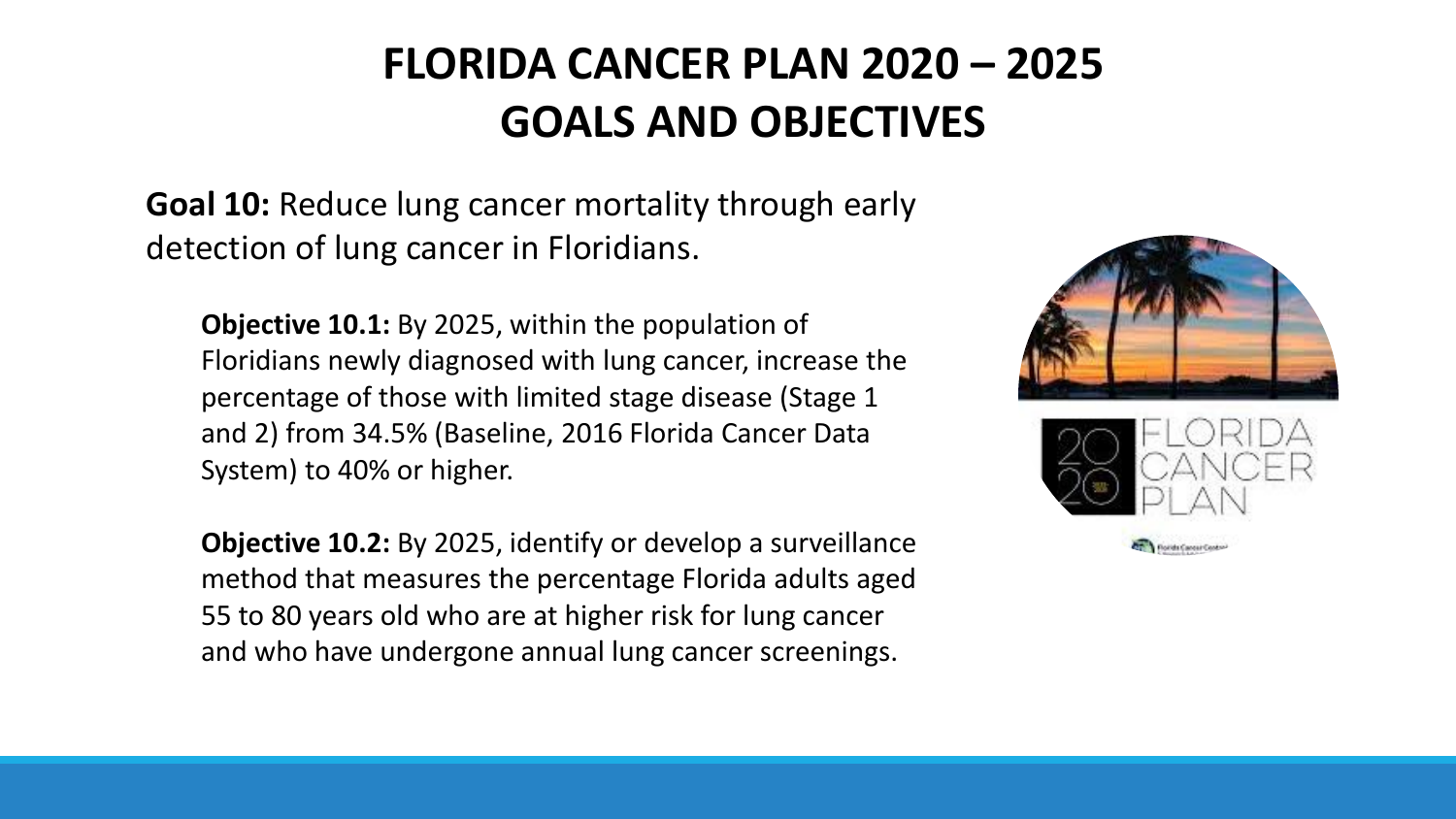### **FLORIDA CANCER PLAN: LUNG CANCER SCREENING STRATEGIES**

• Educate Floridians who smoke tobacco or have smoked in the past should ask their doctors about their personal need for yearly lung cancer screenings.

• Educate the public about who is at risk for developing lung cancer, who should undergo lung cancer screening, the early signs and symptoms of lung cancer, and where to seek screening.

- Incorporate lung cancer screening recommendations in tobacco control messaging to the Florida public.
- Educate primary care providers about guideline-directed lung cancer screening.

• Support primary care practices and other clinics in developing and implementing system changes that improve lung cancer screening, including electronic health record tools that help providers identify and refer Floridians patients who need lung cancer screening or evaluation. Tools are also needed to aid providers in the follow up of patients with abnormal screening test results.

• Improve access to LDCT screening facilities in all Florida communities.

• Reduce out-of-pocket costs for Floridians undergoing guideline-directed lung cancer screening.

• Work with Florida epidemiologists to identify or develop a surveillance method for measuring and tracking the percentage of Florida adults who are at higher risk for lung cancer and who have undergone annual lung cancer screen.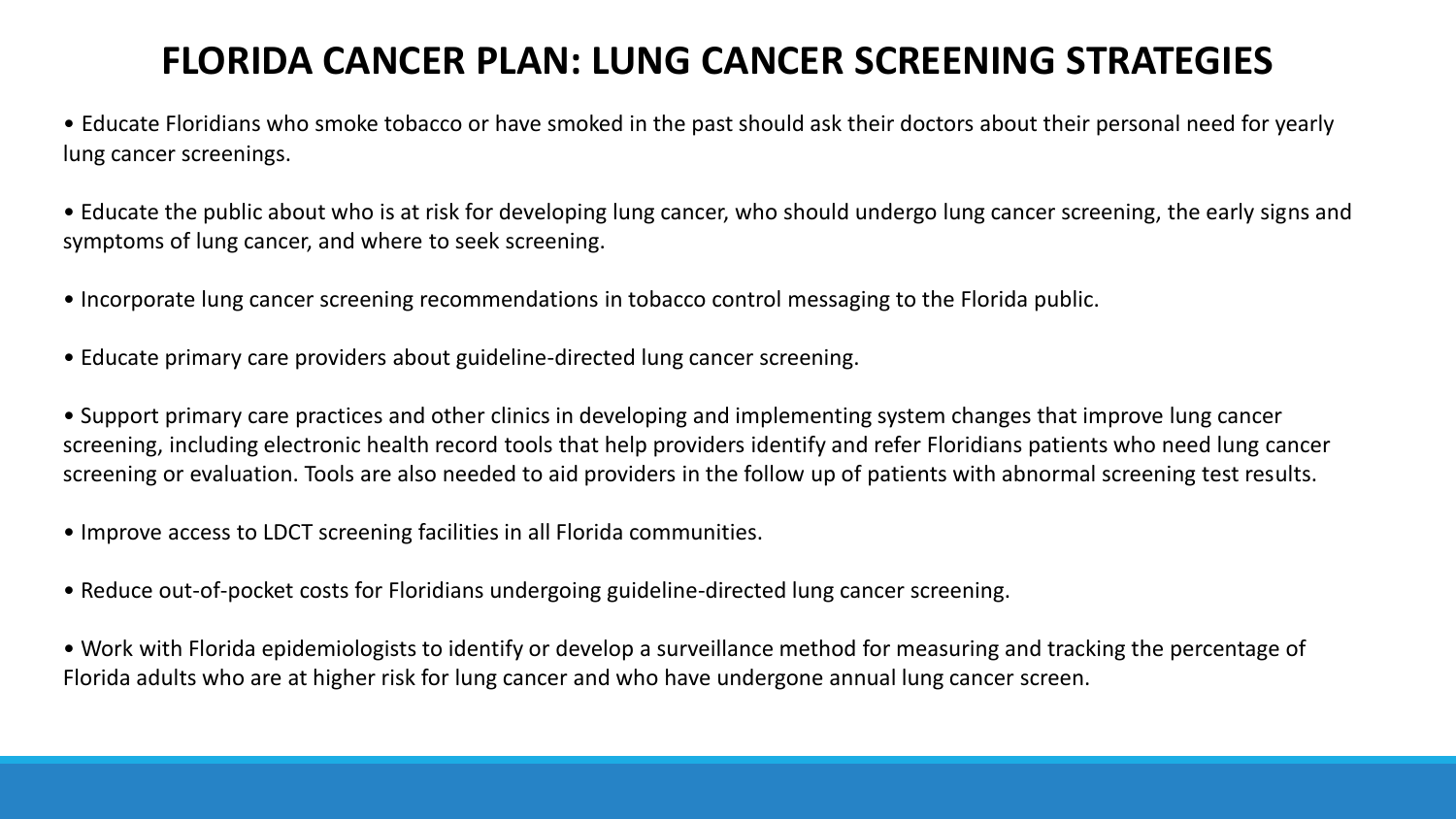# **NEXT STEPS/SOLUTIONS**

- Workgroup is continuing an environmental scan of Northeast Florida region. Developed survey tool to learn more from imaging facilities located within 50 miles of Jacksonville:
	- Identify providers of LDCT
	- Identify number of sites available for LDCT
	- Identify how community referrals from PCPs are flowing/not flowing
	- Learn more about how smoking cessation efforts have been integrated into the medical discussion/decision-making processes?
	- Learn more about current strategies for informing health care consumers about LDCT
	- Learn more about Shared Decision Making
- Continue to invite stakeholders to join workgroup (consumer, professional groups)
- Continue to invite experts (national/regional) to share information on topics of interest